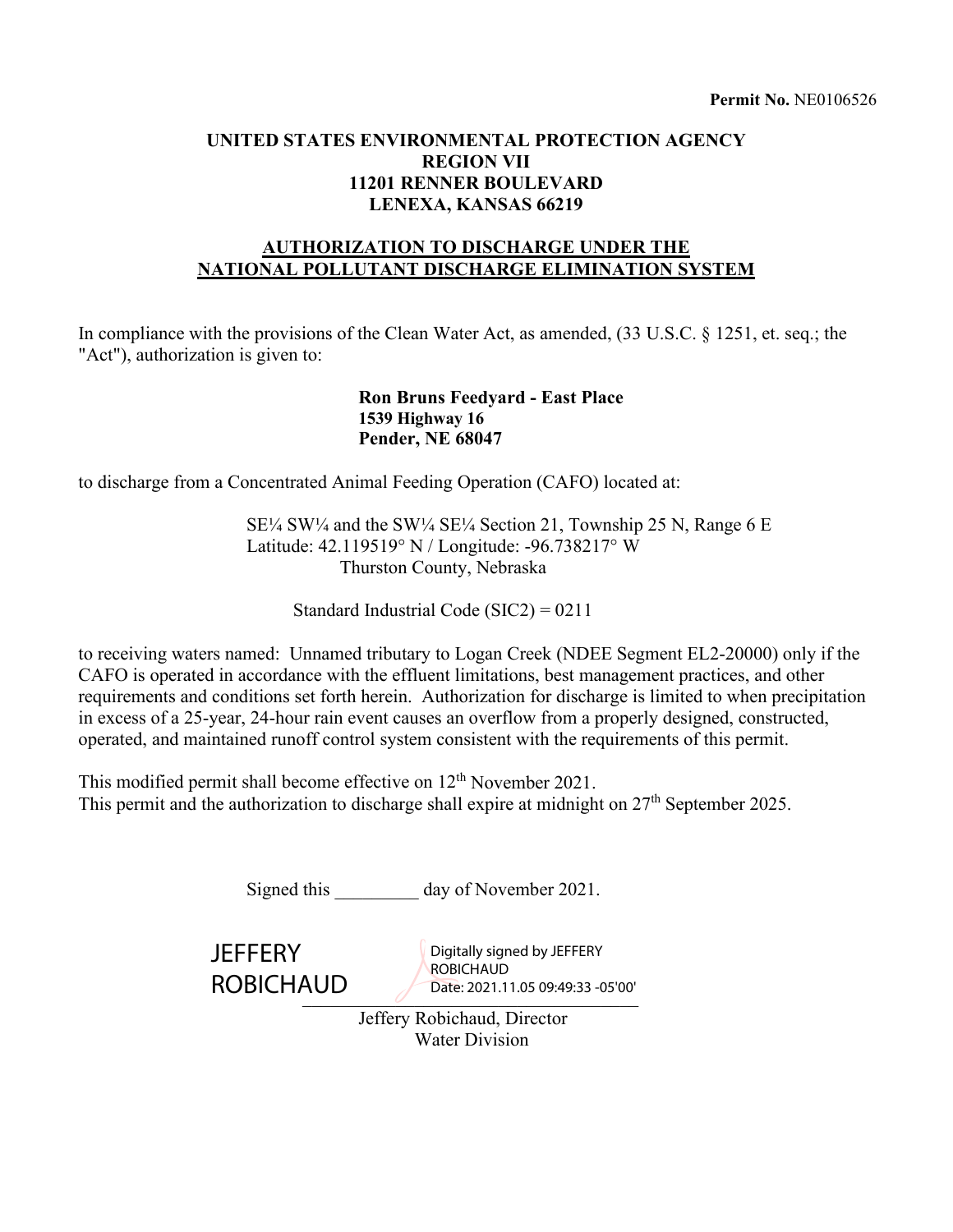# **PART I. EFFLUENT LIMITATIONS AND STANDARDS**

### **A. Facility Description**

**Ron Bruns Feedyard - East Place** is a Concentrated Animal Feeding Operation (CAFO) with approximately **21** acres of open lot pens that are used for the feeding of up to **2,800** head of beef cattle. Runoff from the open lot pens and approximately 19.8 acres of other contributing drainage area is directed to the runoff holding pond. The runoff holding pond has a capacity of approximately **18.8 acre feet or 6,117,669 gallons**. Solid manure scrapped from the pens, solids removed from the debris basins, and the contents of the holding pond are to be applied to the land application areas in accordance with the CAFO's Nutrient Management Plan ("NMP"). Ron Bruns Feedyard - East Place has **1,052 acres** available for manure application but may also transfer manure to other recipients in any given year.

### **B. Effluent Limitations and Standards**

#### **1. Technology-based Effluent Limitations and Standards - Production Area**

**There must be no discharge of manure, litter, or process wastewater pollutants into waters of the United States from the production area except as provided in paragraphs 1(a) (i) and (ii) of this section.** 

(a)**Overflow Discharge** - Whenever precipitation causes an overflow of manure, litter, or process wastewater, pollutants in the overflow may be discharged into waters of the United States provided:

- (i) The production area is properly designed, constructed, operated, and maintained to contain all manure, litter, and process wastewater including the runoff and direct precipitation from the 25-year, 24-hour rainfall event for the location of the CAFO; and
- (ii) The production area is being operated in accordance with the applicable terms and conditions of this permit.

#### **2. Holding Pond Capacity and Operation**

The Permittee shall, at a minimum, provide adequate storage of all manure, litter, and process wastewater, including runoff that has come into contact with animal waste, for a period of no less than the maximum length of time between land applications or offsite transfers of the manure, litter, or process wastewater.

#### **Table 1 – Operating Level Requirements\***

| <b>Wastewater Retention Structure</b> | Must Pump Level* | Winter Pump Down Level* |
|---------------------------------------|------------------|-------------------------|
| <b>Holding Pond</b>                   | 3.0 feet         | 2.0 feet                |

\* The must pump level and winter pump down level are shown in vertical feet from the bottom of the holding pond.

Capacity of the pumping system shall be adequate to land apply the runoff from the 25-year, 24-hour precipitation event over a period not to exceed 14 days. The holding pond shall be dewatered prior to the winter months to provide the capacity indicated by the "Winter Pump Down" level.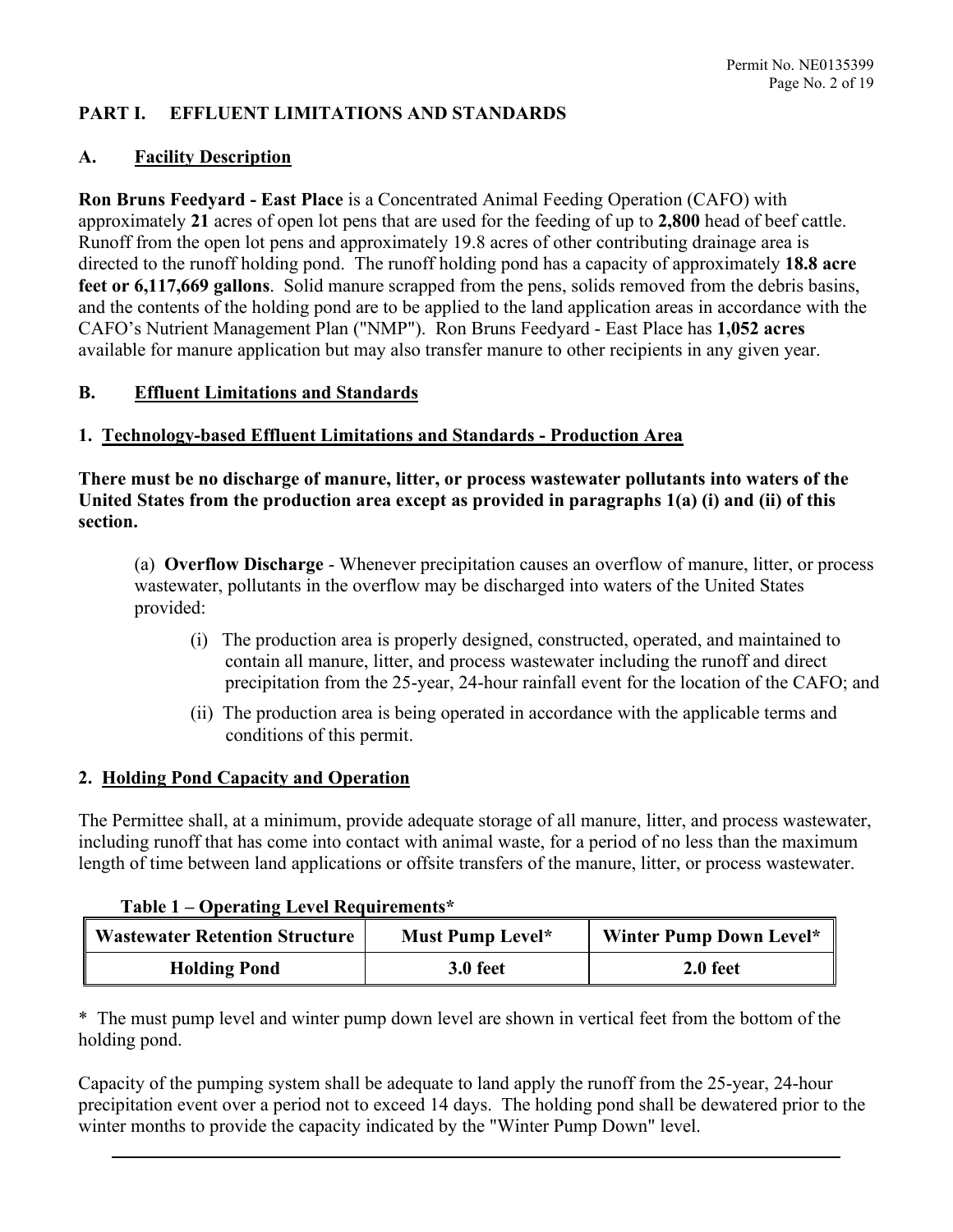For each day when the water level in the holding pond is above the "Must Pump" operating level, the Permittee shall maintain documentation of 1) land application procedures and information as required in this permit, or 2) the soil and/or weather conditions that made that particular day unsuitable as a dewatering day (see permit definitions).

# **3. Solid Wastes**

Sludge or solids shall be removed from the retention structure(s) whenever the sludge accumulation exceeds the required operating level specified in Table 1. The Permittee shall not stockpile livestock waste in a location where it is likely to impact waters of the United States. Stockpiles shall be managed as necessary by use of cover material, diking, or other means to prevent a discharge until the stockpile material is utilized.

Sludge or solids shall not be allowed to accumulate such that it cannot be disposed of agronomically as provided in the NMP.

### **4. Markers and Measurements**

Daily precipitation shall be recorded from a rain gauge that is kept on site and properly maintained.

Maintenance of a permanent marker (staff gauge or marking device) is required to measure the liquid and sludge depths in increments of one foot. Permanent markers must be made of durable material and must be permanently fixed and reference a permanently fixed benchmark or fixed elevation reference point adjacent to, and outside of, the waste containment area.

#### **5. Additional Measures and Records for Production Area**

The Permittee must implement the following additional measures.

#### (a) **Visual Inspections**

- (i) Weekly inspections of all storm water diversion devices, runoff diversion structures, and devices channeling contaminated storm water to debris basins and holding ponds;
- (ii) Daily inspections of all water lines, including drinking water or cooling water lines; and
- (iii) Weekly inspections of the holding pond(s). Such inspections shall include noting the level as indicated by a depth marker installed in the impoundment. Each depth marker must clearly indicate the minimum capacity necessary to contain the runoff and direct precipitation of the 25-year, 24-hour rainfall event for the location of the CAFO.
- (b) **Corrective Actions** Any deficiencies that are identified in the above daily and weekly visual inspections must be corrected as soon as possible. Deficiencies not corrected within 30 days must be accompanied by an explanation of the factors preventing immediate correction.
- (c) **Mortality Handling** The primary method of carcass disposal is rendering and the secondary is burial. Disposal of animal mortalities in any liquid manure or process wastewater systems is prohibited. Handle animal mortalities so as to prevent discharge of pollutants to surface water.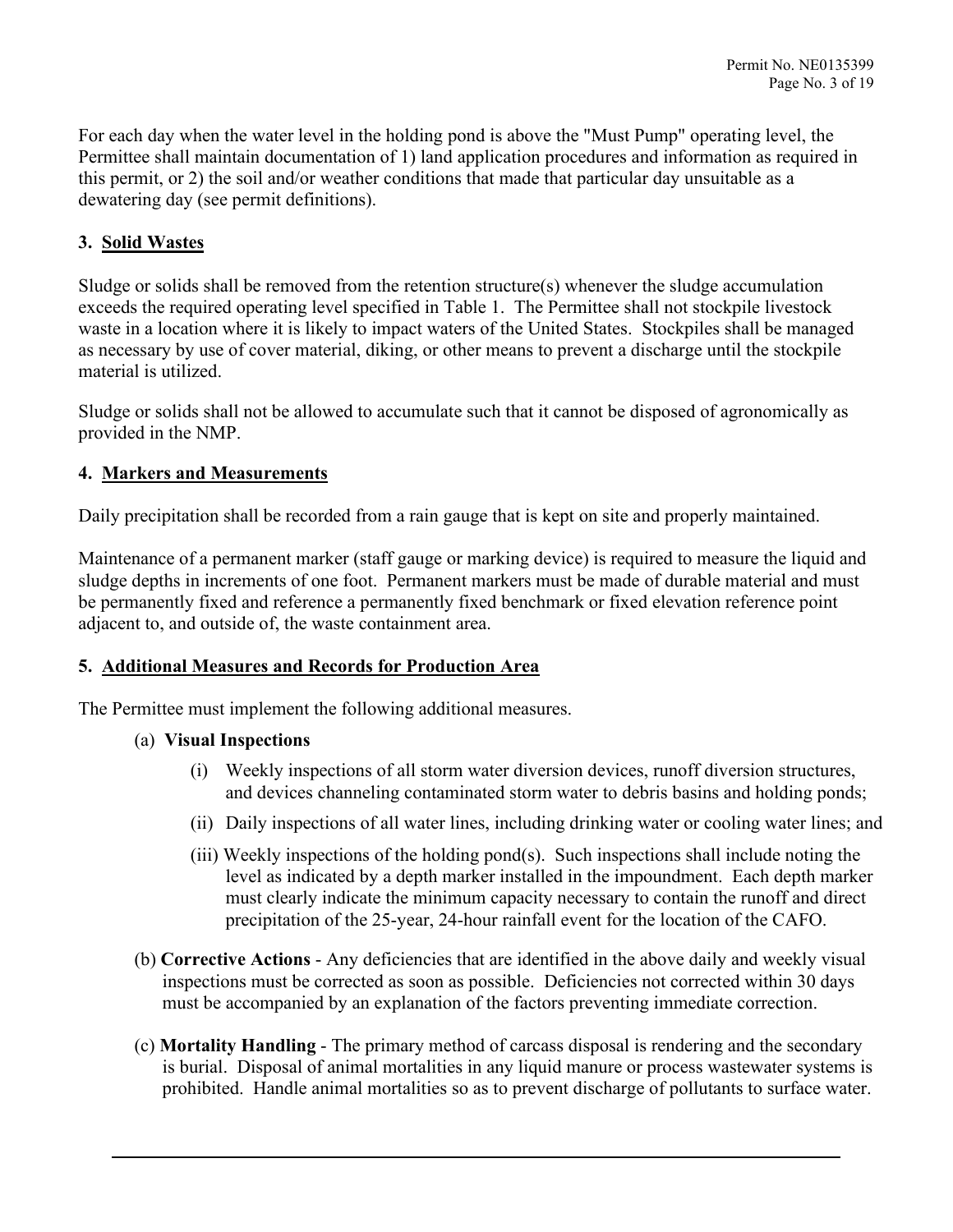- (d) **Record Keeping for Production Area** The Permittee must maintain for a period of five years from the date they are created, complete on-site records of:
	- (i) implementation of all required additional measures for the production area included in this section [Part I. B. 5. (a), (b), and (c)] of this permit;
	- (ii) the as-built design and drawings of any manure or litter storage structures, including volume for solids accumulation, design treatment volume, total design volume, and approximate number of days of storage capacity; and
	- (iii) the date, time, and estimated volume of any overflow.

## **6. Technology-based Effluent Limitations and Standards - Land Application Areas Under the Control of the CAFO Owner/Operator**

The Permittee shall follow the approved site-specific NMP, the terms of which are incorporated as a part of this permit for land under the control of the NPDES Permittee. Land under the control includes:

- (a) Owned areas;
- (b) Rented or leased areas including land rented or leased solely for land application area; and
- (c) Any area where the NPDES Permittee stockpiles, spreads, or delivers waste to, or otherwise controls the timing, amount, or rate of land application.

### **7. Water Quality-based Effluent Limitations and Standards - Production Area**

Discharges to Water Quality Impaired Waters.

If the CAFO discharges to an impaired water within the reservation boundary with/or without an EPA approved Total Maximum Daily Load (TMDL), EPA will inform the facility if any additional limits or controls are necessary for the discharge to be consistent with water quality standards or the assumptions of any available wasteload allocation in the TMDL. Any additional limits or controls shall be included in the NMP.

# **8. The Terms of the NMP**

- (a) The Permittee must do the following to meet the 9 minimum site-specific enforceable terms of the NMP. The NMP will be effective for the duration of the permit, unless changed in accordance with subparagraph 9 and EPA's approval.
	- (i) Ensure adequate storage of manure, litter, and process wastewater, including procedures to ensure proper operation and maintenance of the storage facilities;
	- (ii) Ensure proper management of mortalities (i.e., dead animals) to ensure that they are not disposed of in a liquid manure, storm water, or process wastewater storage or treatment system that is not specifically designed to treat animal mortalities;
	- (iii) Ensure that clean water is diverted, as appropriate, from the production area;
	- (iv) Prevent the direct contact of confined animals with waters of the United States;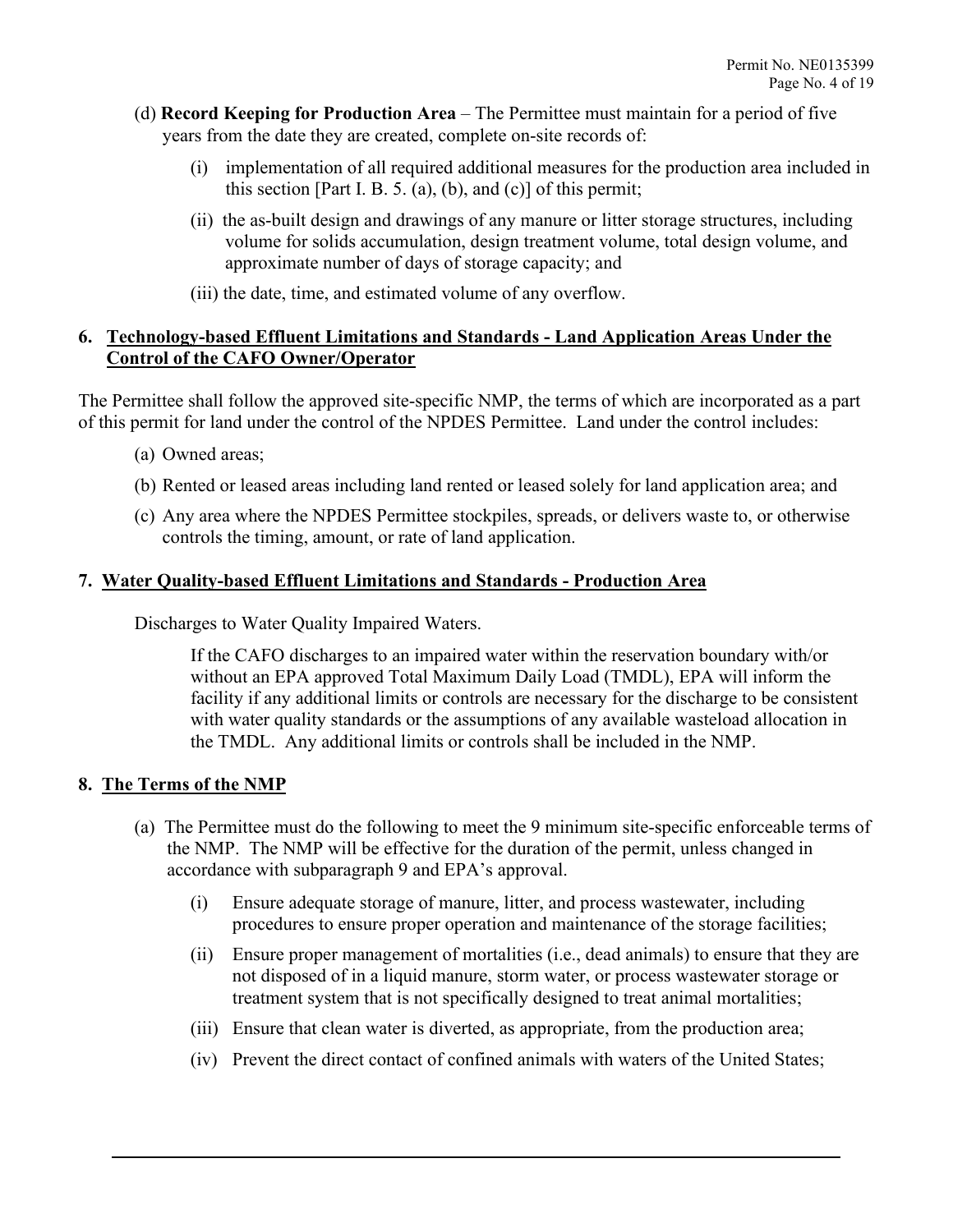- (v) Ensure that chemicals and other contaminants handled on-site are not disposed of in any manure, litter, process wastewater, or storm water storage or treatment system unless specifically designed to treat such chemicals or contaminants;
- (vi) Identify appropriate site specific conservation practices to be implemented, including as appropriate buffers or equivalent practices, to control runoff of pollutants to waters of the United States (setback distances as specified in this permit; setbacks shown on specific land application maps in the NMP appendix);
- (vii) Identify protocols for appropriate testing of manure, litter, process wastewater, and soil;
- (viii) Establish protocols to land apply manure, litter, or process wastewater in accordance with site specific nutrient management practices that ensure appropriate agricultural utilization of the nutrients in the manure, litter, or process wastewater (under Additional Terms of the NMP in Part I, B. 8. b); and
- (ix) Identify specific records that will be maintained.
- (b)Additional Terms of the Nutrient Management Plan for Land Application (Narrative Approach):
	- (i) List of the fields and acres available for land application (land application maps with setbacks are included in the NMP);
	- (ii) Timing limitations (none applicable);
	- (iii) The outcome of the field-specific assessment of the potential for phosphorus transport from each field. Referred to as the P-Index (as specified in the NMP);
	- (iv) The crops to be planted in each field (includes alternative crops as specified in the NMP**)**;
	- (v) The realistic/expected yield goal for each crop **(**as specified in the NMP**)**;
	- (vi) The nitrogen and phosphorus recommendations (or uptake) for each crop for each field (as specified in the NMP);
	- (vii) The methodology or calculations used to derive the amounts of manure, litter, and process wastewater to be land applied (as discussed in the NMP); and
	- (viii) The maximum amount of nitrogen and/or phosphorus derived from all sources of nutrients, for each crop in the NMP, in pounds per acre, for each field (as specified in the NMP and to be submitted annually with the annual report).

#### **9. Changes to the Nutrient Management Plan**

- a. The CAFO owner or operator shall provide the EPA Director, if requested, with the most current version of the NMP and identify changes from the previous version, with the exception of the results of calculations of application rates for manure, litter, and process wastewater as required in Part III. B. 9.
- b. When changes to an NMP are submitted to the EPA Director, the Director will review the revised NMP to ensure that it meets the requirements of the applicable effluent limitations and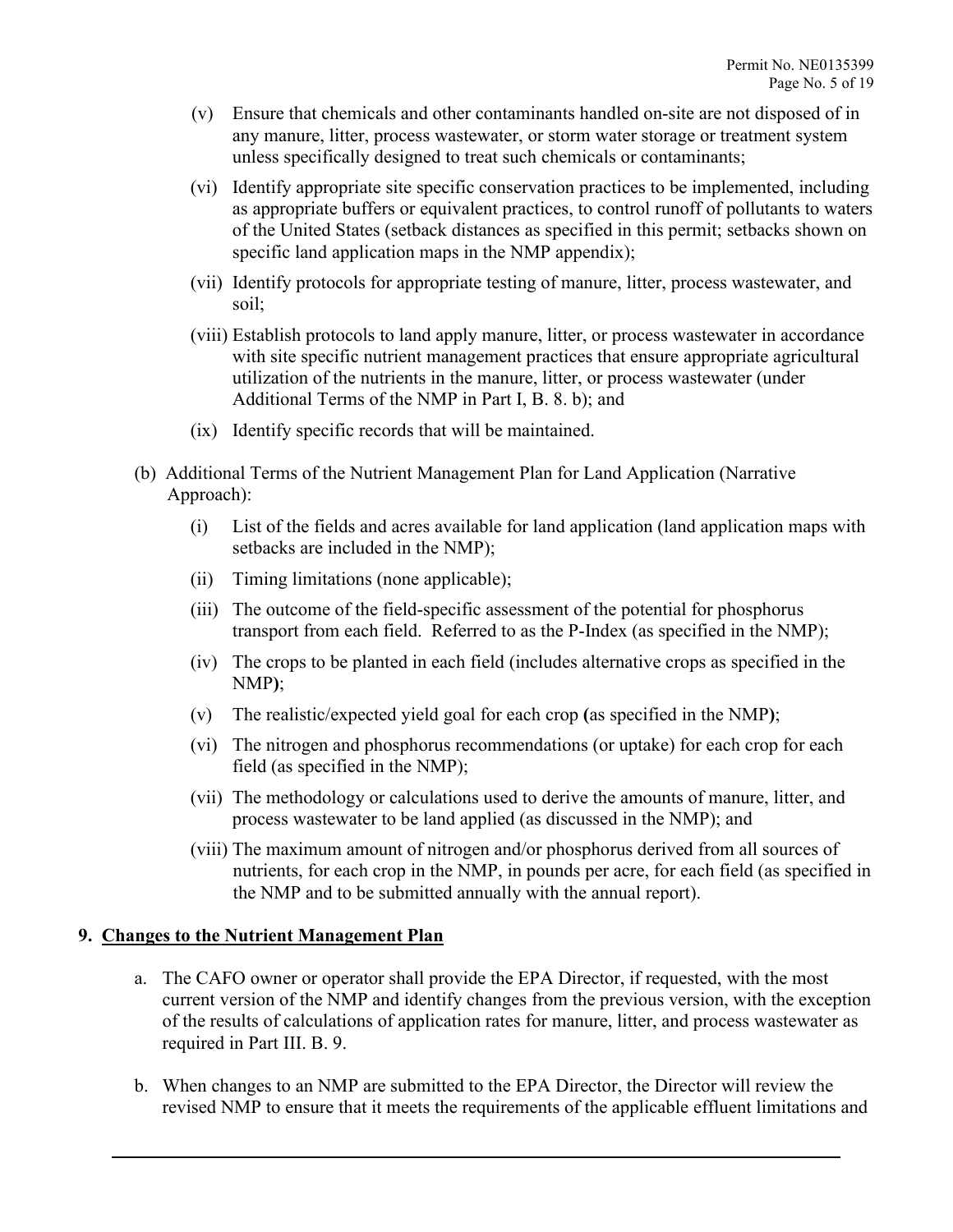standards and shall determine whether the changes to the NMP necessitate revision to the terms of the NMP incorporated into the permit issued to the CAFO. The Director must determine whether such changes are substantial. Substantial changes to the terms of a NMP incorporated as terms and conditions of a permit include, but are not limited to:

- i. Addition of new land application areas not previously included in the NMP;
- ii. Addition of any crop or other uses not included in the terms of the NMP; and
- iii. Changes to site specific components of the NMP, where such changes are likely to increase the risk of nitrogen and phosphorus transport to waters of the United States.
- c. If the EPA Director determines that the changes to the terms of the NMP are not substantial, the Director will include the revised NMP in the permit record, revise the terms of the permit based on the site specific NMP, and notify the Permittee and the public of any changes to the terms of the permit based on revisions to the NMP.
- d. If the EPA Director determines that the changes to the terms of the NMP are substantial, the Director will notify the public, make the proposed changes and the information submitted by the Permittee available for public review and comment, and respond to all significant comments received during the comment period. The Director may require the Permittee to further revise the NMP, if necessary. Once the Director incorporates the revised terms of the NMP into the permit, the Director will notify the Permittee of the revised terms and conditions of the permit.

#### **10. Manure and Soil Sampling**

Manure and process wastewater must be analyzed at least once annually for nitrogen and phosphorus content. Soil phosphorus content shall be analyzed at each application site prior to the first application of any manure or process wastewater and then at least every five years thereafter if used anytime in the five years for land application. The results of these analyses must to be used in determining application rates for manure, litter, and process wastewater.

#### **11. Inspection of Land Application Equipment for Leaks**

The Permittee shall annually inspect equipment used for land application of manure, litter, or process wastewater for leaks.

#### **12***.* **Record Keeping Requirements**

The Permittee shall maintain for a period of five years complete on-site records, including the site-specific NMP, documenting implementation of all required land application practices, in accordance with the specifications in Part II. B. Inspection, Monitoring, and Recordkeeping Requirements of this permit.

#### **C. Best Management Practices**

**Land Application Setback Requirements** – Manure, litter, or process wastewater may not be applied or stockpiled closer than 100 feet to any down-gradient surface waters of the United States, open tile line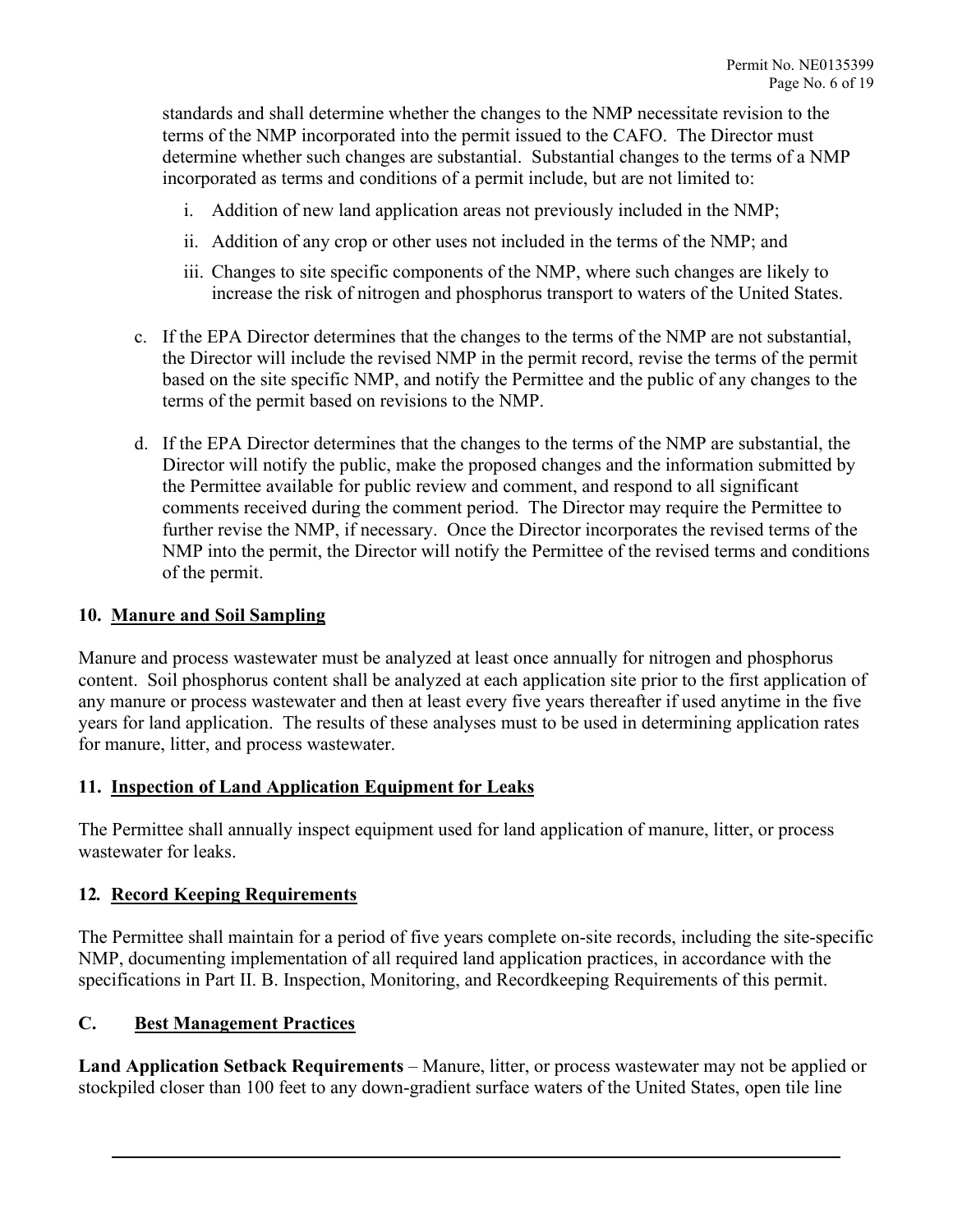intake structures, sinkholes, agricultural well heads, or other conduits to surface waters of the United States.

## **As a compliance alternative**, the permittee may:

- (i) substitute a 35-foot wide permanent strip of a dense perennial vegetated buffer where applications of manure, litter, or process wastewater are prohibited, or
- (ii) demonstrate to EPA Region, VII that a setback or buffer is not necessary because implementation of alternative conservation practices or field-specific conditions will provide pollutant reductions equivalent to or better than the reductions that would be achieved by the 100-foot setback.

### **D**. **Agricultural Stormwater**

A discharge from the land areas under the control of the Permittee is prohibited, except for discharges of agricultural storm water. For the purposes of this permit, agricultural storm water is a precipitation related discharge of manure, litter, or process wastewater from land areas under the control of the Permittee where the manure, litter, or process wastewater has been applied in accordance with the terms of the nutrient management plan, as specified in this permit.

# **E. Facility Closure**

The following conditions shall apply to the closure of the holding pond(s).

## **1. Closure of the Holding Pond(s) and Other Surface Impoundments**

- (a) The holding pond(s) shall not be abandoned but shall be maintained at all times until closed in compliance with this section.
- (b) The holding pond(s) must be properly closed if the Permittee ceases operation. In addition, if the pond(s) is not in use for a period of 12 consecutive months, it must be properly closed unless the facility is financially viable, intends to resume use of the structure at a later date, and either: 1) maintains the structure as though it were actively in use, to prevent compromise of structural integrity; or 2) removes manure and wastewater to a depth of one foot or less and refills the structure with clean water to preserve the integrity of the synthetic or earthen liner. In either case, the Permittee shall notify EPA of the action taken, and shall conduct the routine inspections, maintenance, and record keeping required by this permit as though the structure were in use. Prior to restoration or use of the structure, the Permittee shall notify EPA and provide the opportunity for inspection.
- (c) Closure of the holding pond(s) must be consistent with Natural Resources Conservation Service (NRCS), Conservation Practice Standard, Waste Facility Closure, Code 360. Consistent with this standard, the Permittee shall remove all waste materials to the maximum extent practicable and dispose of them in accordance with the Permittee's NMP, unless authorized in writing by EPA.
- (d) Unless otherwise authorized in writing by EPA, completion of closure of the pond(s) shall occur as promptly as possible after the Permittee ceases to operate or, if the Permittee has not ceased operations, 12 months from the date on which the use of the structure ceased, unless the lagoons or basins are being maintained for possible future use in accordance with the requirements herein.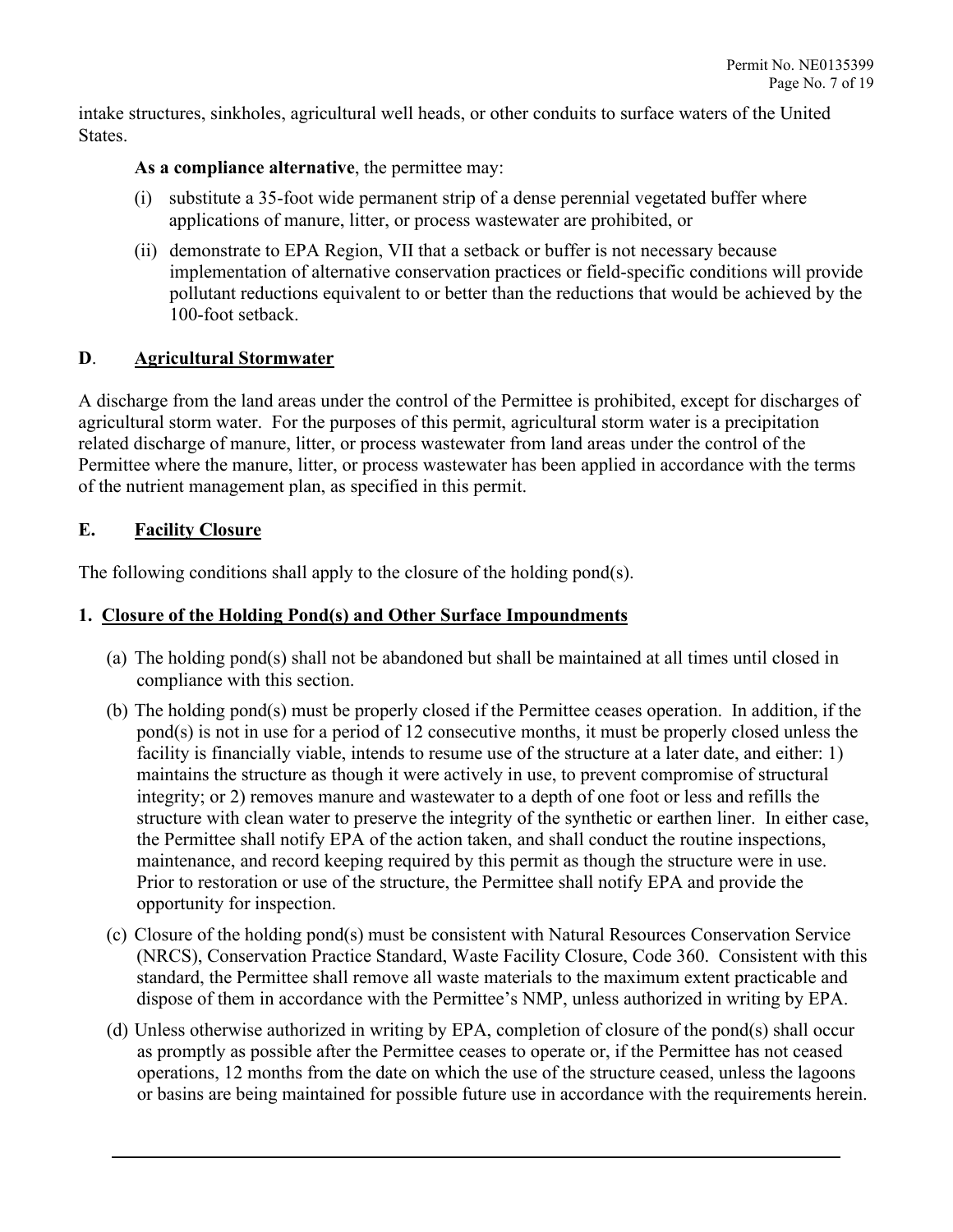## **F. Requirements for the Transfer of Manure, Litter, and Process Wastewater**

In cases where CAFO-generated manure, litter, or process wastewater is sold or given away, the Permittee must comply with the following conditions:

- (a) Maintain records showing the date and amount of manure, litter, and/or process wastewater that leaves the permitted operation;
- (b) Record the name and address of the recipient(s);
- (c) Provide the recipient(s) with representative information on the nutrient content of the manure, litter, and/or process wastewater; and
- (d) Retain these records on-site for a period of five years and submit these records to EPA upon request.

### **Part II. INSPECTION, MONITORING, AND RECORD KEEPING REQUIREMENTS**

# **A. Notification of Discharges Resulting from Manure, Litter, and Process Wastewater Storage, Handling, On-site Transport, and/or Application**

#### **1. Discharge of Pollutants**

If, for any reason, there is a discharge of pollutants to a water of the United States, the Permittee is required to:

- (a) Call the EPA, Region VII Water Branch Chief, Enforcement & Compliance Assurance Division (ECAD), within 24 hours of becoming aware of the discharge at **913-551-7810 or 913-281-0991** after 5 p.m. Monday - Friday or weekends and holidays; and
- (b) Notify EPA in writing within **seven (7) days** of the discharge from the facility. The Permittee shall keep a copy of the notification submitted to EPA. The discharge notification shall include the following information:
	- (i) A description of the discharge and its cause, including a description of the flow path to the receiving water body;
	- (ii) An estimate of the flow and volume discharged;
	- (iii) A description of the impact on the receiving water body;
	- (iv) The period of the discharge, including starting dates and times, and if not corrected, the anticipated time it is expected to cease and the steps being taken or to reduce, eliminate, and prevent recurrence of the discharge; and
	- (v) The written discharge notification shall be submitted to the following address:

Chief, Water Branch Enforcement & Compliance Assurance Division U.S. EPA REGION VII 11201 Renner Boulevard Lenexa, KS 66219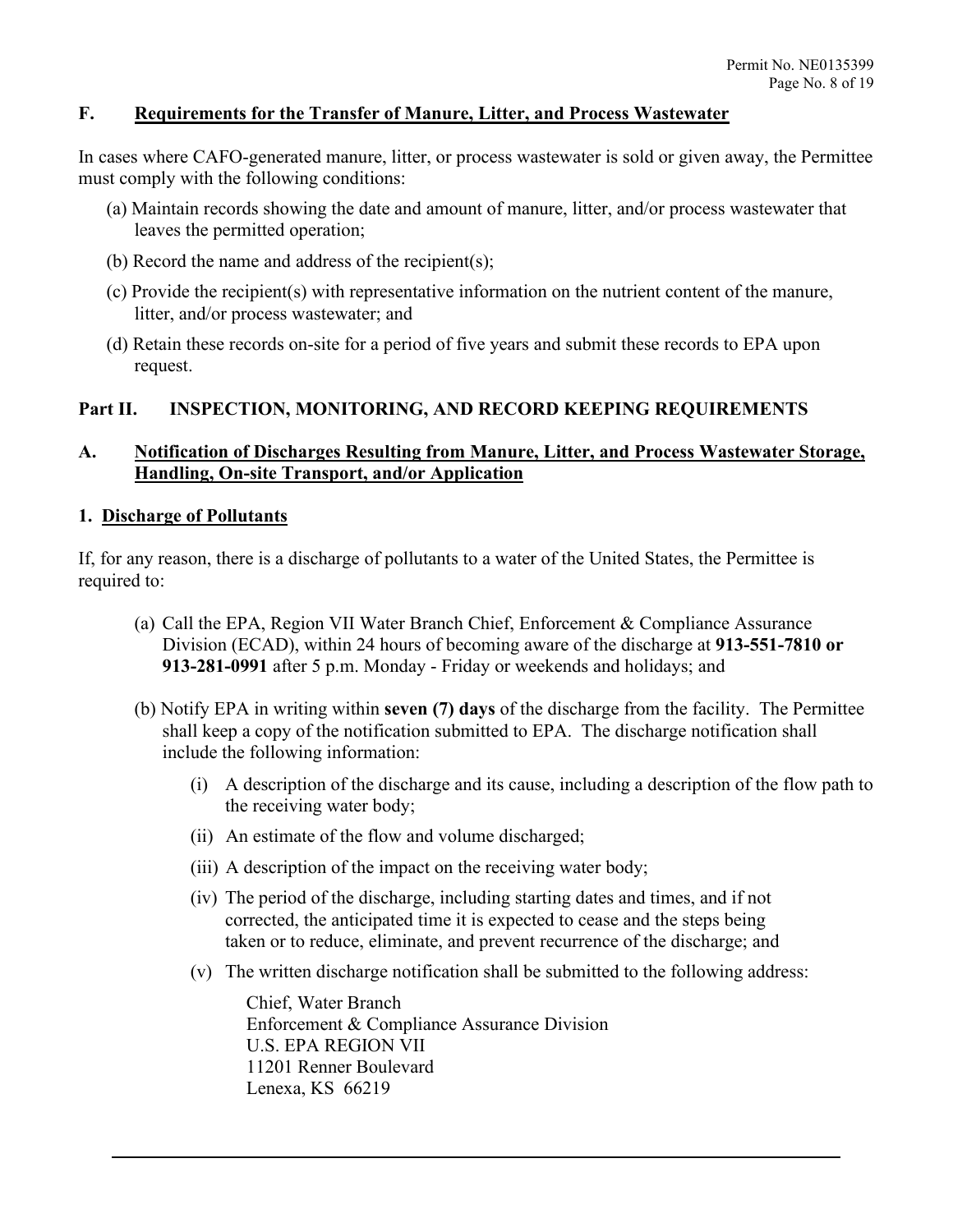(vi) And a copy of the written discharge notification shall be submitted to:

Tribal Chairperson Omaha Tribe of Nebraska P.O. Box 400 Macy, Nebraska 68039

### **B. Inspection, Monitoring, and Record Keeping Requirements**

The Permittee shall inspect, monitor, and record the results of such inspection and monitoring in accordance with the requirements of the following table:

| <b>Large CAFO Permit Record Keeping Requirements</b>                                                                                                                                                                                                                                                         |                      |                                            |  |  |
|--------------------------------------------------------------------------------------------------------------------------------------------------------------------------------------------------------------------------------------------------------------------------------------------------------------|----------------------|--------------------------------------------|--|--|
| Parameter                                                                                                                                                                                                                                                                                                    | <b>Units</b>         | Frequency                                  |  |  |
| <b>Permit and Nutrient Management Plan</b>                                                                                                                                                                                                                                                                   |                      |                                            |  |  |
| CAFO must maintain on-site a copy of the current NPDES permit,<br>including the permit authorization notice                                                                                                                                                                                                  | N/A                  | Maintain at all<br>times                   |  |  |
| CAFO must maintain on-site a current site specific NMP that<br>reflects existing operational characteristics; operation must also<br>maintain on-site all necessary records to document that the NMP is<br>being properly implemented with respect to the minimum<br>practices defined in 40 CFR § 122.42(e) | N/A                  | Maintain at all<br>times                   |  |  |
| <b>Soil and Manure/Wastewater Nutrient Analysis</b>                                                                                                                                                                                                                                                          |                      |                                            |  |  |
| Analysis of manure, litter, and process wastewater to determine<br>nitrogen and phosphorus content <sup>1</sup>                                                                                                                                                                                              | ppm or<br>pounds/ton | At least<br>annually                       |  |  |
| Analysis of soil in all fields where land application activities are<br>conducted to determine phosphorus content <sup>1</sup>                                                                                                                                                                               | ppm                  | At least once<br>every 5 years             |  |  |
| <b>Operation and Maintenance</b>                                                                                                                                                                                                                                                                             |                      |                                            |  |  |
| Visual inspection of all water lines                                                                                                                                                                                                                                                                         | N/A                  | Daily <sup>2</sup>                         |  |  |
| Inspections at least once a year to determine the sludge and<br>sediment accumulation level in liquid impoundments                                                                                                                                                                                           | N/A                  | At least<br>annually                       |  |  |
| Documentation of depth of manure and process wastewater in all<br>liquid impoundments                                                                                                                                                                                                                        | Feet                 | Weekly                                     |  |  |
| Weekly inspections at the production area of all storm water<br>diversion devices, runoff diversion structures, and devices<br>channeling contaminated storm water to the facilities                                                                                                                         | N/A                  | Weekly                                     |  |  |
| Documentation of all corrective actions taken; deficiencies not<br>corrected within 30 days must be accompanied by an explanation<br>of the factors preventing immediate correction                                                                                                                          | N/A                  | When corrective<br>actions are<br>required |  |  |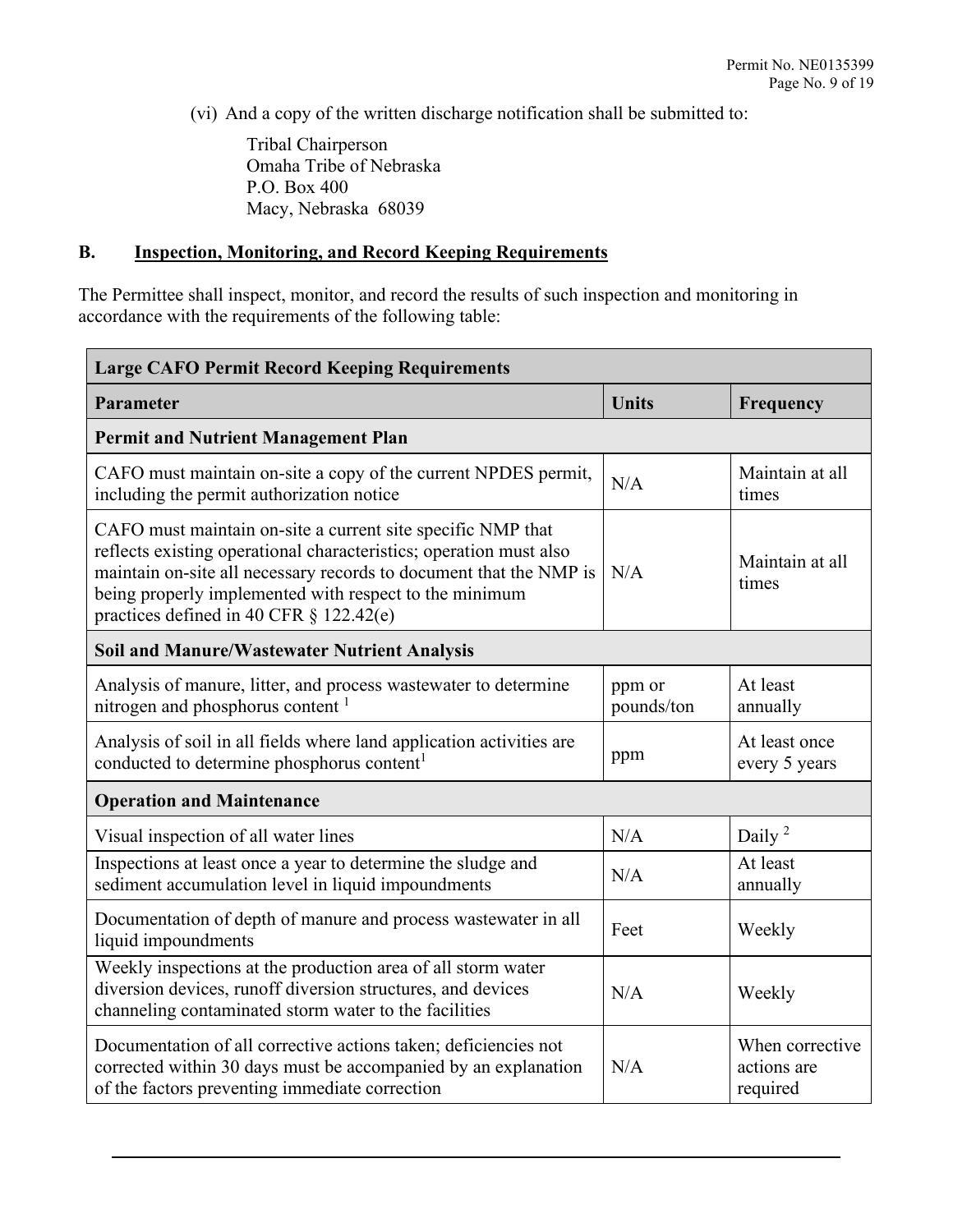| <b>Large CAFO Permit Record Keeping Requirements</b>                                                                                                                                                                                                              |                                                                                                                |                                                                                                |  |  |
|-------------------------------------------------------------------------------------------------------------------------------------------------------------------------------------------------------------------------------------------------------------------|----------------------------------------------------------------------------------------------------------------|------------------------------------------------------------------------------------------------|--|--|
| Parameter                                                                                                                                                                                                                                                         | <b>Units</b>                                                                                                   | Frequency                                                                                      |  |  |
| Documentation of animal mortality handling practices                                                                                                                                                                                                              | Per animal<br>unit                                                                                             | When required                                                                                  |  |  |
| Design documentation for all manure, litter, and wastewater<br>storage structures including the following information:<br>• Volume for solids accumulation<br>• Design treatment volume<br>• Total design storage volume<br>Days of storage capacity<br>$\bullet$ | All Volumes<br>must be in<br>acre feet or<br>gallons<br>Calendar days                                          | Once in the<br>permit term<br>Updates are<br>required if/when<br>facility design is<br>revised |  |  |
| Documentation of all overflows from all manure and wastewater<br>retention structures and any discharges into waters of the U.S.<br>from manure stockpiles shall include:                                                                                         |                                                                                                                |                                                                                                |  |  |
| • Date and time of overflow or discharge<br>• Estimated volume of overflow or discharge                                                                                                                                                                           | Month/day/yr<br>Volume in<br>gallons                                                                           | Per overflow<br>event                                                                          |  |  |
| <b>Land Application</b>                                                                                                                                                                                                                                           |                                                                                                                |                                                                                                |  |  |
| For each application event where manure, litter, or process wastewater is applied, documentation of<br>the following by field:                                                                                                                                    |                                                                                                                |                                                                                                |  |  |
| • Date of application<br>• Method of application<br>• Weather conditions at the time of application and for 24<br>hours prior to and following application<br>• Total amount of nitrogen and phosphorus applied                                                   | • Month/day/yr<br>• Broadcast or<br>incorporated<br>· Inches/day of<br>precipitation<br>Pounds/acre<br>N and P | Per application<br>event                                                                       |  |  |
| Documentation of the actual crop planted and actual yield for each<br>field                                                                                                                                                                                       | Yield in<br>bushels/acre                                                                                       | Annual                                                                                         |  |  |
| Documentation of test methods and sampling protocols used to<br>sample and analyze manure, litter, and wastewater and soil                                                                                                                                        | N/A                                                                                                            | Once in the<br>permit term<br>unless revised                                                   |  |  |
| Documentation of the basis for the application rates used for each<br>field where manure, litter, or wastewater is applied                                                                                                                                        | N/A                                                                                                            | Once in the<br>permit term<br>unless revised                                                   |  |  |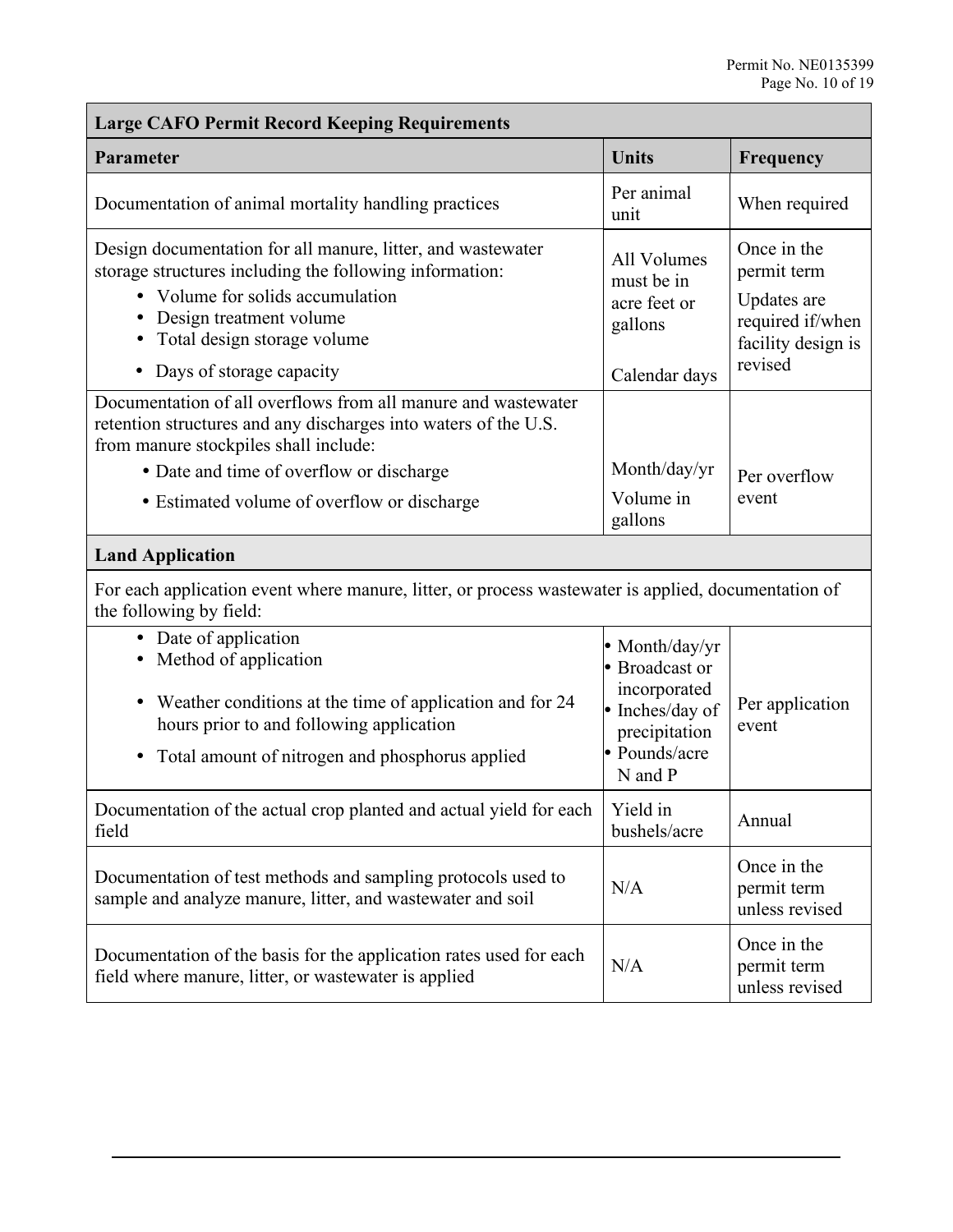## **Large CAFO Permit Record Keeping Requirements**

| <b>Parameter</b>                                                                                                                                                                   | <b>Units</b> | Frequency                                                                                      |
|------------------------------------------------------------------------------------------------------------------------------------------------------------------------------------|--------------|------------------------------------------------------------------------------------------------|
| Documentation showing total nitrogen and phosphorus to be<br>applied to each field including nutrients from the application of<br>manure, litter, and wastewater and other sources | Pounds/acre  | Once in the<br>permit term<br>Updates are<br>required if/when<br>facility design is<br>revised |
| Documentation of manure application equipment inspection                                                                                                                           | N/A          | Annually                                                                                       |

 $1$  Refer to the NRCS Nebraska nutrient management technical standard for the specific analyses to be used.

<sup>2</sup> Visual inspections shall take place daily during the course of normal operations. Operations may choose to make a weekly entry that the required daily inspections have been completed.

# **PART III. ANNUAL REPORTING REQUIREMENTS**

### **A. Reporting Deadline**

The Permittee must submit an annual report to EPA by March 31<sup>st</sup> of each year. The annual report shall be submitted to EPA, Region VII at:

> CAFO Permit Coordinator Water Division, Permits & Loans Branch U.S. EPA REGION VII 11201 Renner Boulevard Lenexa, KS 66219

# **B. Contents of Annual Report**

#### **The annual report must include the following information:**

- 1. The maximum number and type of animals confined at any one time during each month of the year, whether in open confinement or housed under roof;
- 2. Estimated amount of total manure, litter, and process wastewater generated by the CAFO in the previous 12 months (tons/gallons);
- 3. Estimated amount of total manure, litter and process wastewater transferred to other person(s) by the CAFO in the previous 12 months (tons/gallons);
- 4. Total number of acres under control of the CAFO that were used for land application of manure, litter, and process wastewater in the previous 12 months;
- 5. Summary of all manure, litter, and process wastewater discharges from the production area that have occurred in the previous 12 months, including date, time, and approximate volume;
- 6. A statement indicating whether the current version of the NMP was developed or approved by a certified nutrient management planner;
- 7. Actual crops planted and actual yields for each field for the preceding twelve (12) months;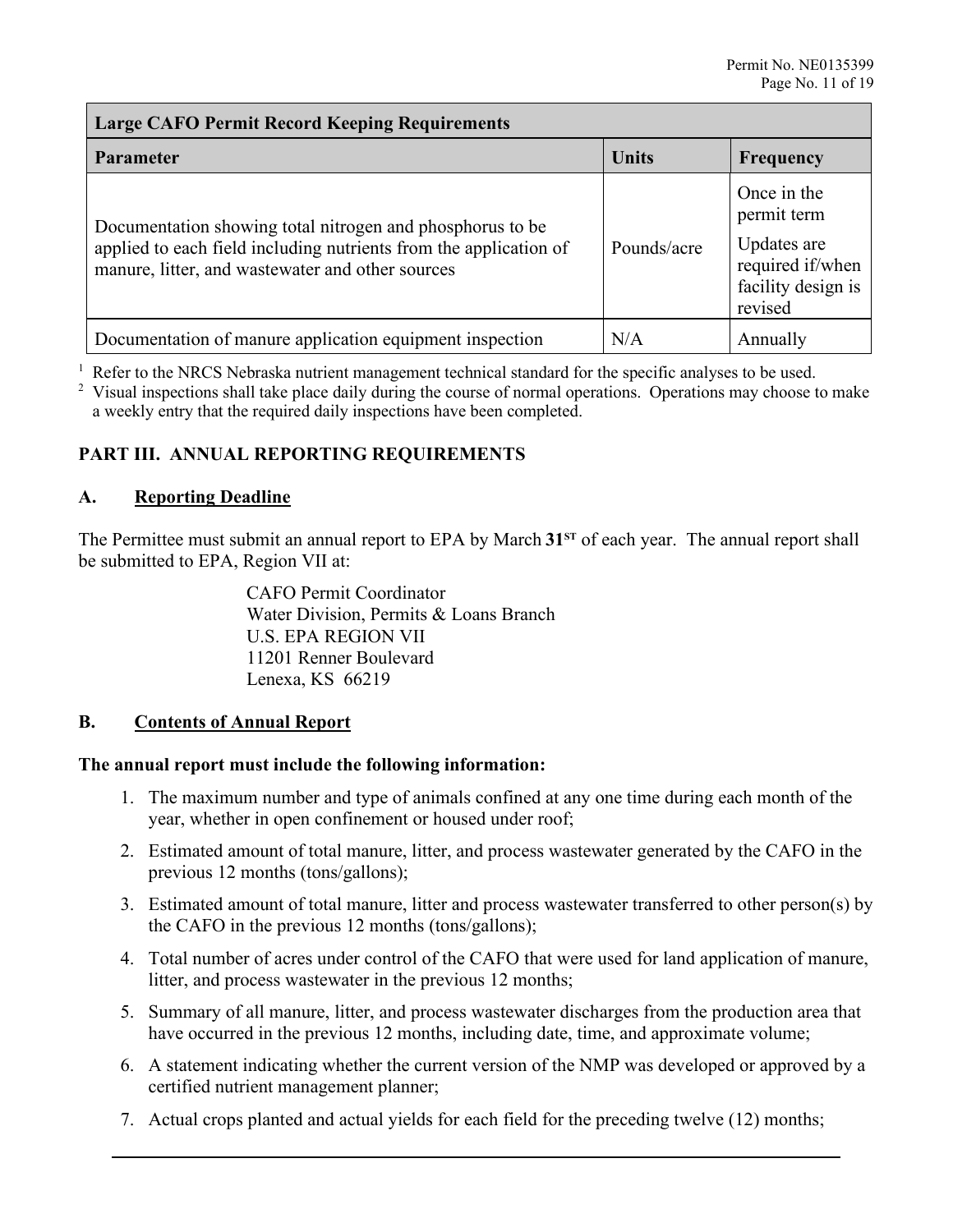- 8. Results of all samples of manure, litter, or process wastewater for nitrogen and phosphorus content for manure, litter, and process wastewater that was land applied;
- 9. Results of calculations conducted in accordance with those submitted in the approved NMP;
- 10. Amount of manure, litter, and process wastewater applied to each field during the preceding twelve (12) months;
- 11. The results of any soil testing conducted during the preceding twelve (12) months; and
- 12. The amount of any supplemental fertilizer applied during the preceding twelve (12) months.

# **PART IV. STANDARD PERMIT CONDITIONS**

### **A. General Conditions**

### **1. Introduction**

In accordance with the provisions of 40 CFR § 122.41, et. seq., this permit incorporates by reference all conditions and requirements applicable to NPDES Permits set forth in the Act, as well as all applicable regulations.

# **2. Duty to Comply**

The Permittee must comply with all conditions of this permit. Any permit noncompliance constitutes a violation of the Act and is grounds for enforcement action(s), changes to or termination of the permit, or denial of a permit renewal application.

# **3. Duty to Reapply**

If the Permittee wishes to continue an activity regulated by this permit after the expiration date of this permit, the Permittee must apply for and obtain a new permit. The Permittee shall submit a new application to the U.S. EPA, at least 180 days before the expiration date of this permit. The application shall be sent to:

> CAFO Permit Coordinator Water Division, Permits & Loans Branch U.S. EPA REGION VII 11201 Renner Boulevard Lenexa, KS 66219

The terms and conditions of this permit continue in force until the effective date of the new permit (or permit denial) only if the Permittee has submitted a timely and complete application under 40 CFR § 122.21 for a renewal permit and the Permitting Authority, through no fault of the Permittee, does not issue a new permit (or deny the permit) before the expiration date of this permit. The permit continued beyond the expiration date remains fully effective and enforceable, subject to the actions set forth in 40 CFR § 122.6(c).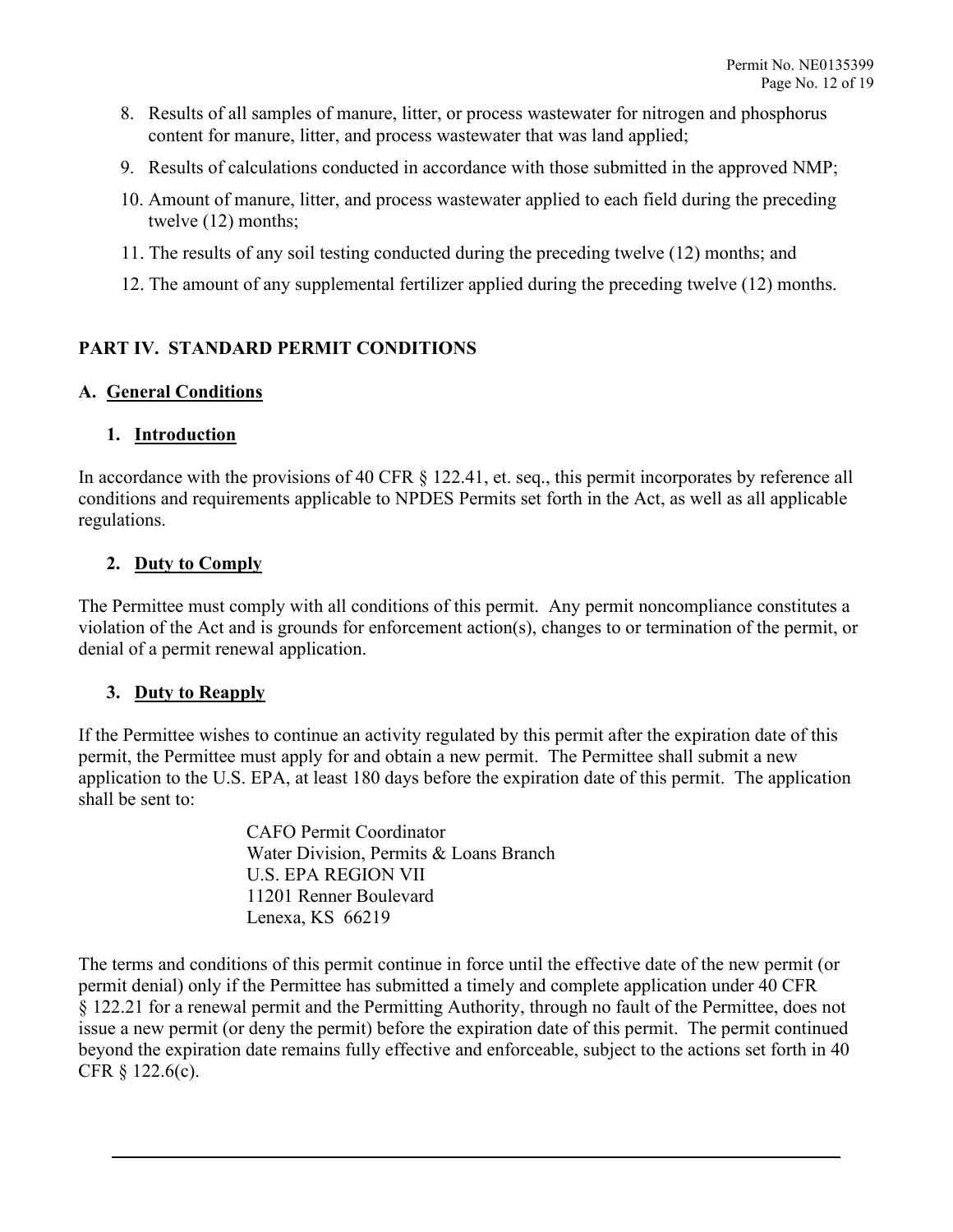# **4. Permit Actions**

This permit may be modified, revoked and reissued, or terminated for cause. The filing of a request for a permit modification, revocation and reissuance, or termination, or a notification of planned changes or anticipated noncompliance, does not suspend the Permittee's obligation to comply with the permit condition.

# **5. Property Rights**

The issuance of this permit does not convey any property rights of any sort, or any exclusive privileges, nor does it authorize any injury to private property or any invasion of personal rights, nor any infringement of Federal, State/Tribal or local laws or regulations.

# **6. Duty to Provide Information**

The Permittee shall furnish to the Director, within a reasonable time, any information which the Director may request to determine whether cause exists for modifying, revoking and reissuing, or terminating this permit, or to determine compliance with this permit. The Permittee shall also furnish to the Director, upon request, copies of records that must be kept as required by this permit.

# **7. Criminal and Civil Liability**

Nothing in this permit shall be construed to relieve the Permittee from civil or criminal penalties for noncompliance. Any false or materially misleading representation or concealment of information required to be reported by the provisions of this permit, the Act, or applicable regulations, which avoids or effectively defeats the regulatory purpose of the permit may subject the Permittee to criminal enforcement pursuant to 18 U.S.C. Section 1001.

# **8. State/Tribal Laws**

Nothing in this permit shall be construed to preclude the institution of any legal action or relieve the Permittee from any responsibilities, liabilities, or penalties established pursuant to any applicable State/Tribal law or regulation under authority preserved by Section 510 of the Act.

# **9. Severability**

The provisions of this permit are severable, and if any provision of this permit or the application of any provision of this permit to any circumstance is held invalid, the application of such provision to other circumstances, and the remainder of this permit, shall not be affected thereby.

# **B. Proper Operation and Maintenance**

# **1. Need to Halt or Reduce Activity not a Defense**

It shall not be a defense for a Permittee in an enforcement action to plead that it would have been necessary to halt or reduce the permitted activity in order to maintain compliance with the conditions of this permit.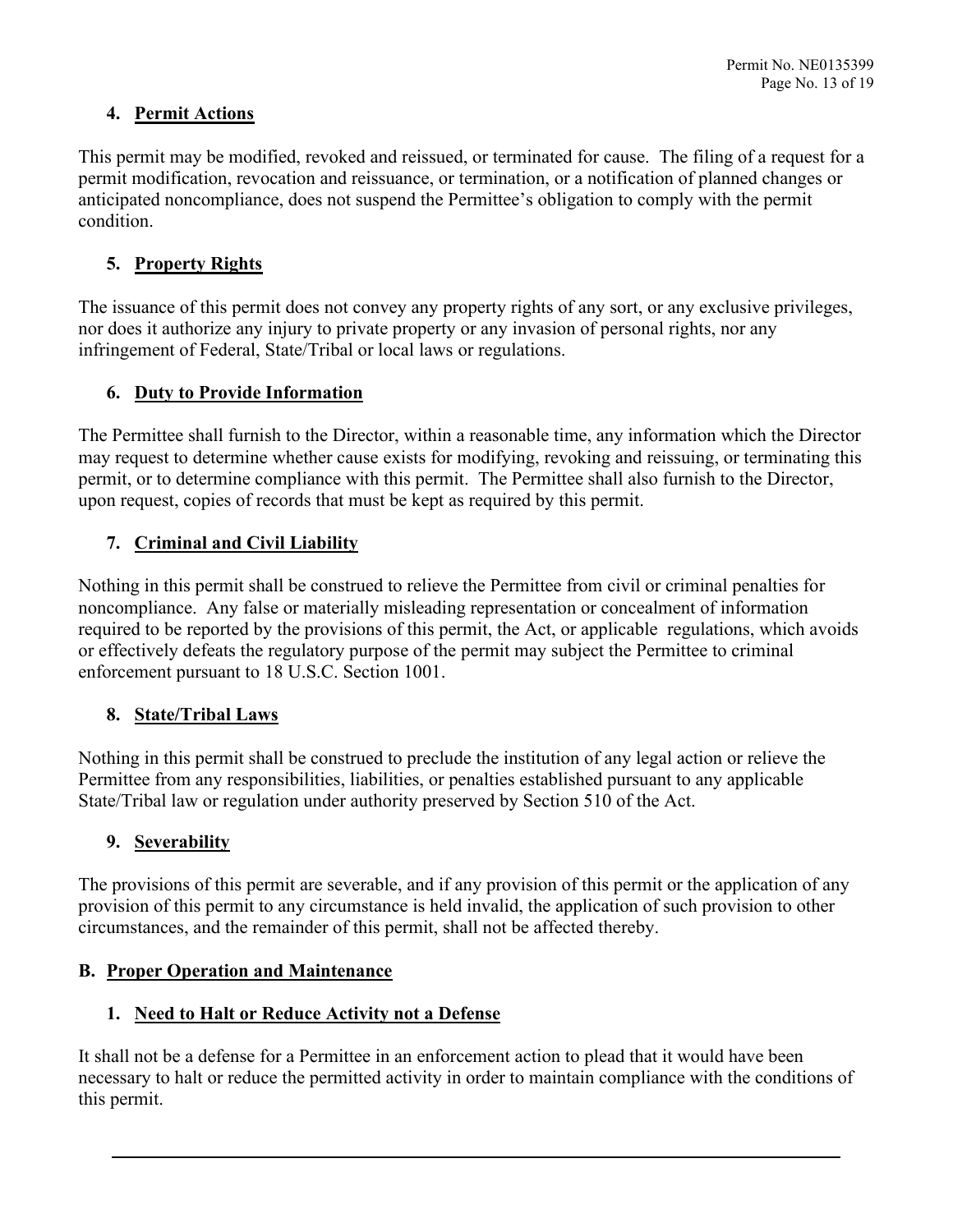# **2. Duty to Mitigate**

The Permittee shall take all reasonable steps to minimize or prevent any discharge in violation of this permit which has a reasonable likelihood of adversely affecting human health or the environment.

# **3. Proper Operation and Maintenance**

The Permittee shall, at all times, properly operate and maintain all facilities and systems of treatment and control (and related appurtenances) which are installed or used by the Permittee to achieve compliance with the conditions of this permit. This provision requires the operation of backup or auxiliary facilities or similar systems which are installed by the Permittee only when necessary to achieve compliance with the conditions of this permit.

# **C. Monitoring and Records**

# **1. Inspection and Entry**

The Permittee shall allow the EPA, or an authorized representative of EPA, upon the presentation of valid credentials and other documents as may be required by law, entry into where the regulated activities or records are present. The Director must have access to and be able to make copies of any required records; inspect facilities, practices, operations, and equipment; and sample or monitor at reasonable times for the purpose of assuring permit compliance or as otherwise authorized by the Act, any substances or parameters at any location.

# **2. Representative Sampling**

Samples and measurements taken for the purpose of monitoring shall be representative of the monitored activity.

# **3. Retention of Records**

The Permittee shall retain records of all monitoring information, including all calibration and maintenance records, copies of all reports required by this permit, and records of all data used to complete the application for this permit, **for a period of at least five years from the date of the sample, measurement, report, or application.** This period may be extended by request of the Permitting Authority at any time. Data collected on site, data used to prepare annual reports, copies of annual reports, and a copy of this NPDES permit must also be maintained on site.

# **4. Records Content**

Records of monitoring information shall include:

- (a) The date, exact place, and time of sampling or measurements;
- (b) The individual(s) who performed the sampling or measurements;
- (c) The date(s) analyses were performed;
- (d) The individual(s) who performed the analyses;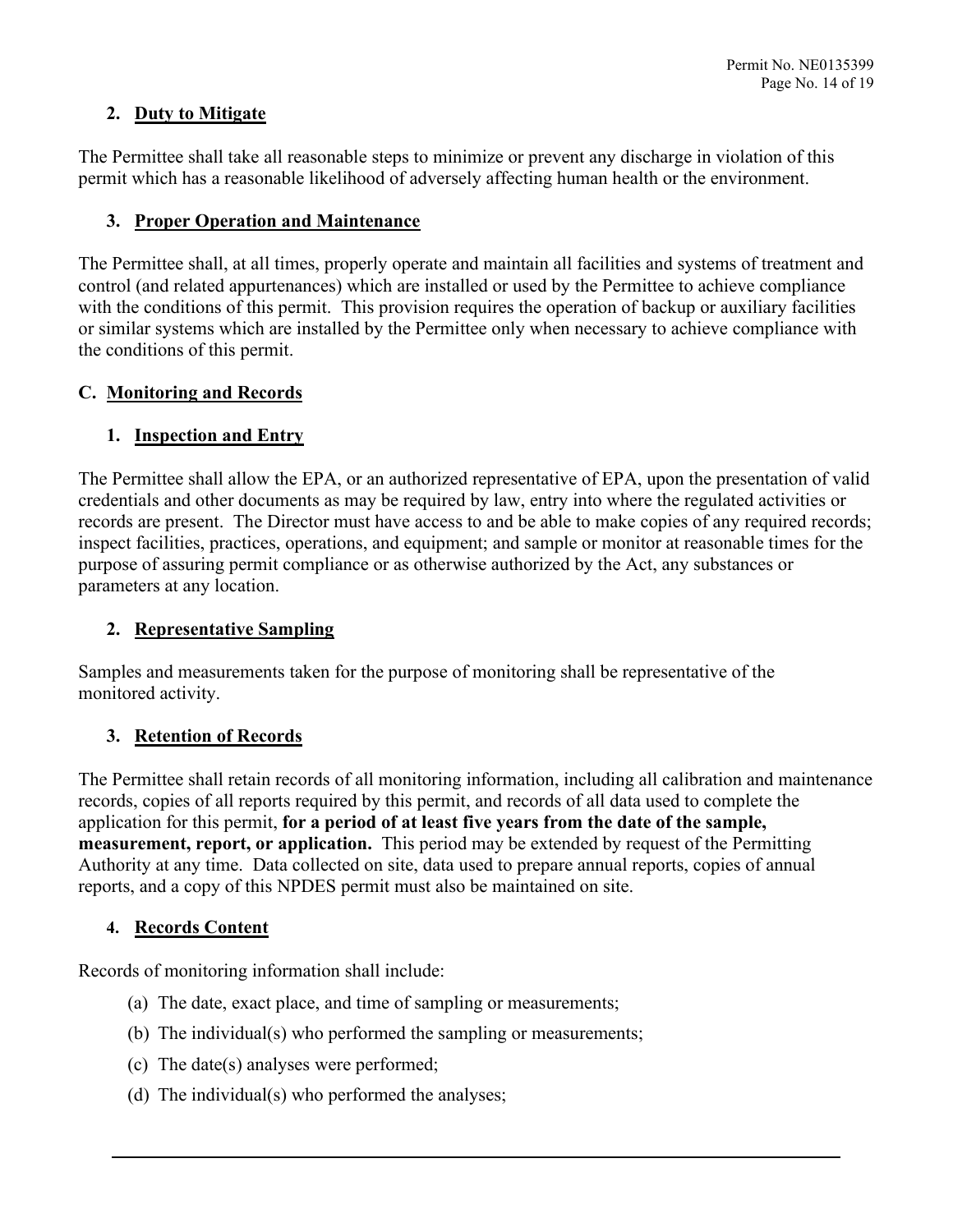- (e) The analytical techniques or methods used; and
- (f) The results of such analyses.

# **D. Reporting Requirements**

# **1. Planned Changes**

The Permittee shall give notice to the EPA, Region VII as soon as possible of any planned physical alterations or additions to the permitted facility. Notice is required only when:

- (a) The alteration or addition to a permitted facility may meet one of the criteria for determining whether a facility is a new source in 40 CFR  $\S$  122.29(b); or
- (b) The alteration or addition could significantly change the nature or increase the quantity of pollutants discharged. This notification also applies to pollutants which are subject neither to effluent limitations in the permit, nor to notification requirements under 40 CFR  $\S$  122.42(a)(1); or
- (c) The alteration or addition results in a significant change in the Permittee's manure use or disposal practices, and such alteration, addition, or change may justify the application of permit conditions that are different from or absent in the existing permit. This includes notification of additional use or disposal sites not reported during the permit application process or not reported pursuant to a nutrient management plan.

## **2. Anticipated Noncompliance**

The Permittee shall give advance notice to the EPA, Region VII of any planned physical alterations or additions or changes in activity which may result in noncompliance with requirements in this permit.

# **3. Transfers**

A permit may be automatically transferred to another party if:

- (a) The Permittee notifies the EPA of the proposed transfer at least 30 days in advance of the proposed transfer date;
- (b) The notice includes a written agreement between the existing and new Permittee containing a specific date for transfer of permit responsibility, coverage, and liability between them; and
- (c) The EPA does not notify the existing Permittee of its intent to modify or revoke and reissue the permit. If this notice is not received, the transfer is effective on the date specified in the agreement mentioned in Part (b), above.

# **4. Twenty-four Hour Reporting**

The Permittee shall report any noncompliance that may endanger human health or the environment. Any information must be provided orally within 24 hours from the time that the Permittee becomes aware of the circumstances to the Chief, Water Branch of the Enforcement & Compliance Assurance Division (ECAD) at (913) 551-7810. Reports of noncompliance under this paragraph may be made to the EPA Spill Hotline at (913) 281-0991 if such noncompliance is discovered after regular business hours or on a weekend or holiday, or response assistance from EPA is requested.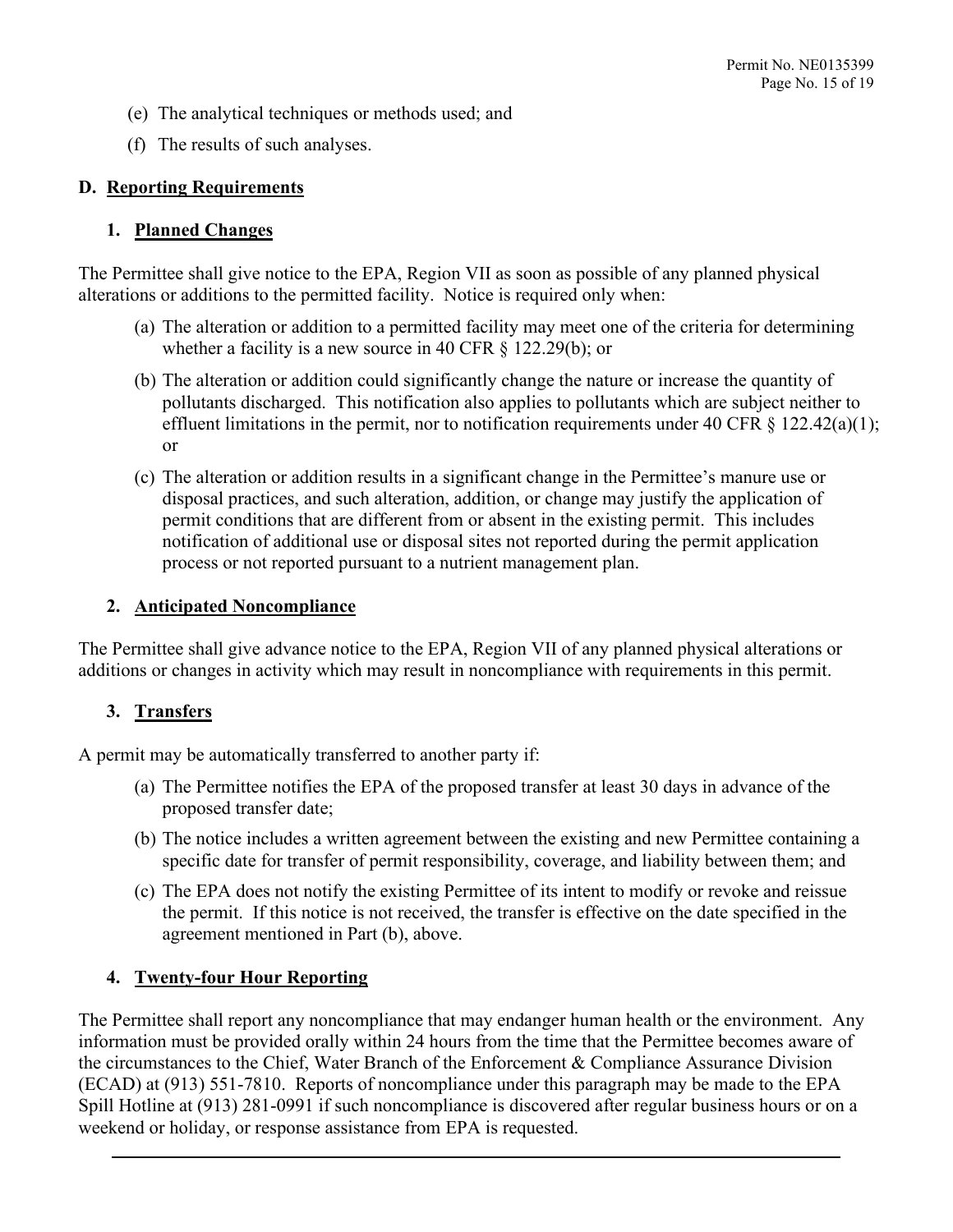A written submission shall also be provided to the EPA, Region VII within five (5) days of the time the Permittee becomes aware of the circumstances. The report shall contain the following information:

- (a) A description of the noncompliance and its cause;
- (b) The period of noncompliance, including exact dates and times, and if the noncompliance has not been corrected, the anticipated time it is expected to continue; and
- (c) Steps taken or planned to reduce, eliminate, and prevent recurrence of the noncompliance.

# **5. Other Noncompliance**

The Permittee shall report all instances of noncompliance not reported under other specific reporting requirements at the time that annual reports are submitted. The reports shall contain the information listed in this Section under 4 (a), (b), and (c).

# **6. Other Information**

If the Permittee becomes aware that it failed to submit any relevant facts in its application or submitted incorrect information in its application or other reports to the EPA, Region VII, it must promptly submit such facts or information.

### **E. Signatory Requirements**

All applications, reports, or information submitted to the EPA Region VII shall be signed and certified consistent with 40 CFR § 122.22.

#### **1. All permit applications shall be signed as follows:**

- (a) For a corporation: By a responsible corporate officer. For the purpose of this section, a responsible corporate officer means:
	- (i) A president, secretary, treasurer, or vice-president of the corporation in charge of a principal business function, or any other person who performs similar policy or decisionmaking functions for the corporation; or
	- (ii) The manager of one or more manufacturing, production, or operating facilities, provided, the manager is authorized to make management decisions which govern the operation of the regulated facility including having the explicit or implicit duty of making major capital investment recommendations, and initiating and directing other comprehensive measures to assure long term environmental compliance with environmental laws and regulations; the manager can ensure that the necessary systems are established or actions taken to gather complete and accurate information for permit application requirements; and where authority to sign documents has been assigned or delegated to the manager in accordance with corporate procedures; or
- (b) For a partnership or sole proprietorship: By a general partner for a partnership or the proprietor, respectively.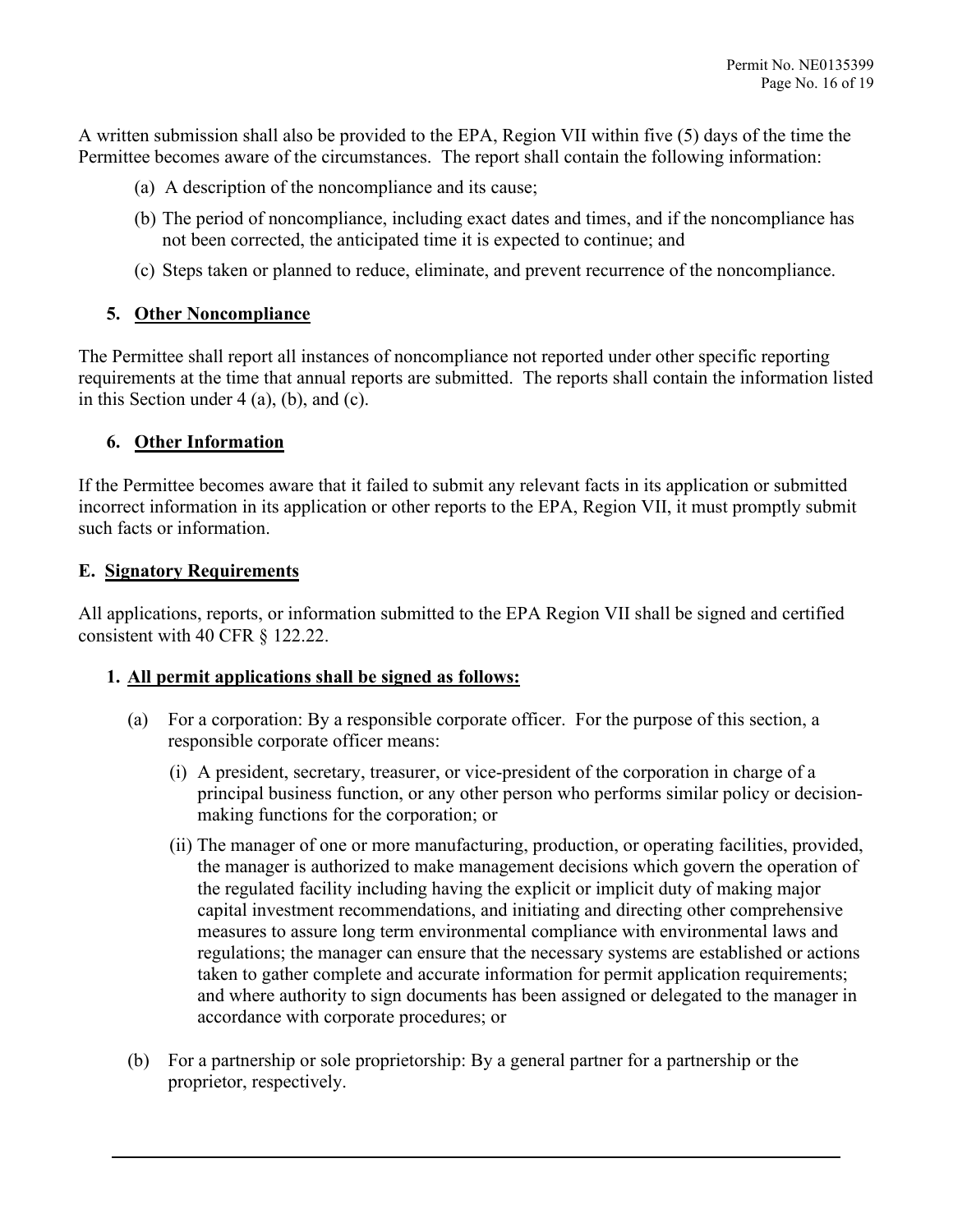# **2. All reports shall be signed as follows:**

All reports required by the permit and other information requested by the EPA, Region VII shall be signed by a person described above or by a duly authorized representative of that person. A person is a duly authorized representative only if:

- (a) The authorization is made in writing by a person described above;
- (b) The authorization specifies either an individual or a position having responsibility for the overall operation of the regulated facility or activity, such as the position of plant manager, operator of a well or a well field, superintendent, position of equivalent responsibility, or any individual or position having overall responsibility for environmental matters for the company. A duly authorized representative may thus be either a named individual or an individual occupying a named position; and,
- (c) The written authorization is submitted to the EPA, Region VII.

# **F. Certification**

Any person signing a document under this section shall make the following certification:

*"I certify under penalty of law that this document and all attachments were prepared under my direction or supervision in accordance with a system designed to assure that qualified personnel properly gather and evaluate the information submitted. Based on my inquiry of the person or persons who manage the system, or those persons directly responsible for gathering the information, the information submitted is, to the best of my knowledge and belief, true, accurate, and complete. I am aware that there are significant penalties for submitting false information, including the possibility of fine and imprisonment for knowing violations."*

# **G. Availability of Reports**

Although requested information must be submitted to the EPA, the Permittee is entitled to assert a business confidentiality claim pursuant to the regulations set forth in 40 CFR Part 2, Subpart B. If the EPA determines the information the Permittee has designated meets the criteria in 40 CFR § 2.208, the information will be disclosed only to the extent and by means of the procedures specified in Subpart B. Unless a confidentiality claim is asserted at the time the requested information is submitted, the EPA may make the information available to the public without further notice to the Permittee.

# **H. Penalties for Violations of Permit Conditions**

The Act provides that any person who violates Sections 301, 302, 306, 307, 308, or 405 of the Act, or any permit condition or limitation implementing such Sections in a permit issued under Section 402 of the Act, is subject to civil monetary penalties not to exceed \$37,500 per day as modified from time-to-time under CFR Part 19 - Adjustment of Civil Monetary Penalties for Inflation for each violation under Section 309 of the Act. Any person who willfully or negligently violates Sections 301, 302, 306, 307, or 308 of the Act, or any permit condition or limitation implementing such Sections, may be subject to a fine or imprisonment pursuant to Section 309(c) of the Act. Nothing in this permit shall be construed to relieve the Permittee of civil or criminal liability for noncompliance.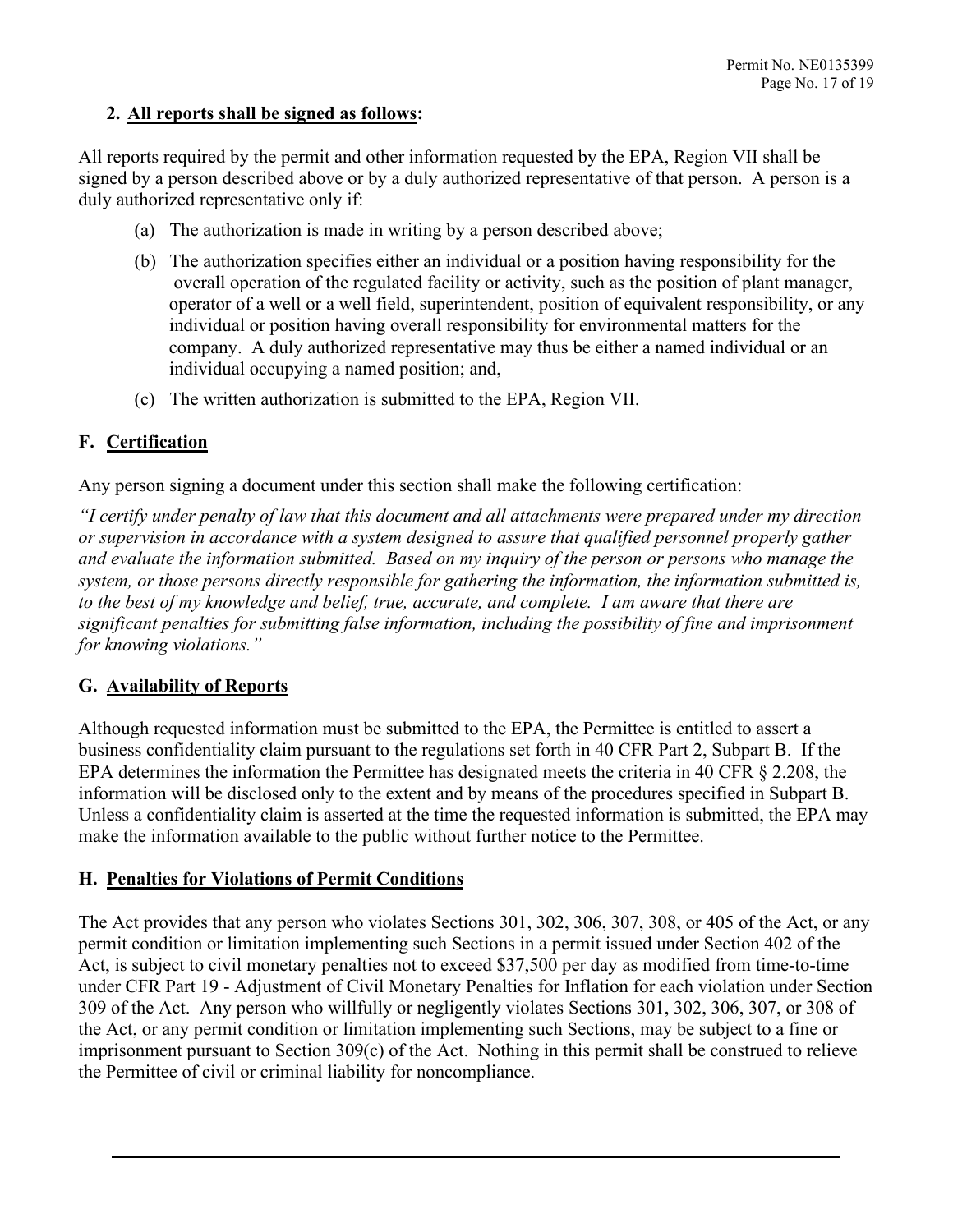### **I. Electronic Submission of Annual Reports**

The National Pollutant Discharge Elimination System (NPDES) Electronic Reporting Rule requires electronic reporting of NPDES information rather than the currently required paper-based reports from the permitted facilities (40 CFR Part 127). After the effective date of the Rule, Permittees will be required to submit their Annual Report electronically using the EPA NPDES Reporting Tool (NeT).

# **DEFINITIONS**

**Dewatering Days** shall mean those days which have suitable weather and soil conditions for land application of accumulated livestock wastes:

Suitable soil conditions do not exist if:

- (a) the minimum amount to be applied through the irrigation system exceeds the capacity of the soil to store the moisture; or
- (b) the application rate exceeds the rate of water movement into the soil (soil infiltration rate). High soil moisture or frozen soils will reduce soil infiltration rates.

Suitable weather conditions do not exist if:

- (a) the air temperature is freezing; or
- (b) a precipitation event is occurring or, a precipitation event, capable of producing runoff and erosion, is forecast within 24 hours of the time of planned application.

**Director** means the EPA Regional Administrator or an authorized representative.

**Land application area** means land under the control of a CAFO owner or operator, whether it is owned, rented, or leased, to which manure, litter, or process wastewater from the production area is or may be applied. The act of application by the CAFO operator constitutes control and would fall within the bounds of "under the control", independent of any specific agreements.

**Manure** is defined to include manure, bedding, compost and raw materials, or other materials commingled with manure or set aside for disposal.

**Multi-year phosphorus application** means phosphorus applied to a field in excess of the crop needs for that year. In multi-year phosphorus applications, no additional manure, litter, or process wastewater is applied to the same land in subsequent years until the applied phosphorus has been removed from the field via harvest and crop removal.

**Process wastewater** means water directly or indirectly used in the operation of the CAFO for any or all of the following: spillage or overflow from animal or poultry watering systems; washing, cleaning, or flushing pens, barns, manure pits, or other CAFO facilities; direct contact swimming, washing, or spray cooling of animals; or dust control. Process wastewater also includes any water which comes into contact with or is a constituent of raw materials, products, or byproducts including manure, litter, feed, milk, eggs, or bedding.